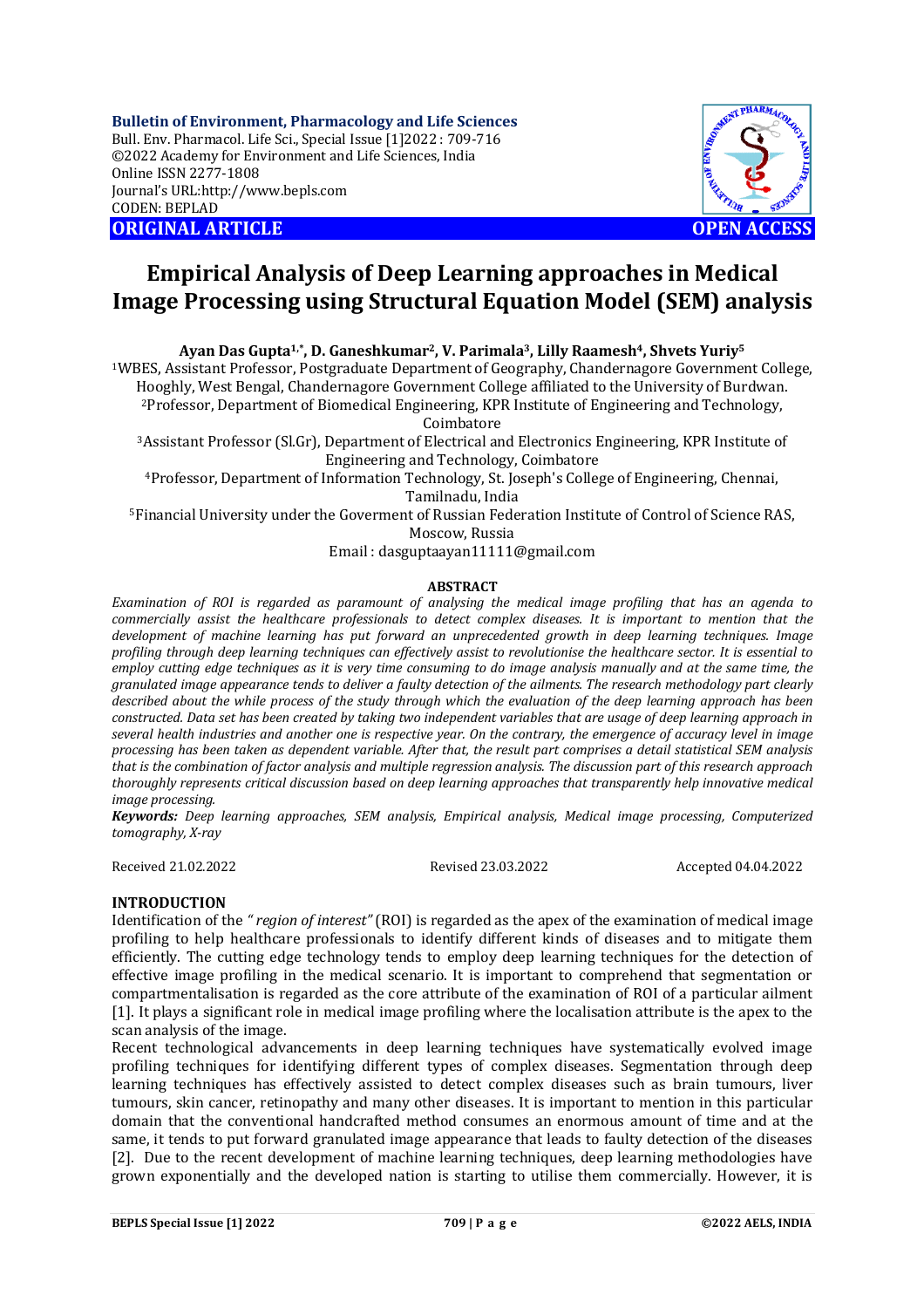important to remember that the integration of images by deep learning is very complex and it requires modern training to grasp it. This study is going to effectively evaluate the influence of deep learning approaches in medical image profiling through the efficient employment of *"the structural equation model"(SME)* analysis.

## **LITERATURE REVIEW**

Automated methods through *"the structural equation model"(SME)* have been employed significantly in the last decade for medical imaging and at the same time, this particular technique assisted in the examination of medical imaging to identify different diseases. It is important to mention that these techniques employed in the medical field were vehemently limited, due to complexity in image profiling. An efficient example can be put forward in this particular scenario. Different kinds of problems systematically arose in the examination of nerve fibre of the optic layer of the surrounded region of the retina [3]. Even though it systematically assisted in identifying the complex symptoms such as malignant retinopathy, diabetic hypertension and many other symptoms, the profilers found it extremely difficult to interpret the image profiling.

The researchers tend to employ semantic compartmentalisation while emplying deep learning in medical image analysis through the SME model. Research regarding this particular domain has efficiently employed a deep network server while doing the statistical analysis of the image profiling of MRI images [4]. The paper effectively demonstrates that classification of the image can be effectively put forward by assimilating the pixels into a particular class while giving instruction to each of the pixels. According to this particular research paper, the image profiling of MRI can systematically assist to examine the substance of the brain. It also describes that there are three key elements in the image profiling of the brain. They are *"grey matter", "white matter"* and *"CSF"*. The developed framework through deep learning was so potent that it was able to compartmentalise each and every element of the brain.



**Figure 1. MRI through deep learning**

It is essential to mention that another researcher employed similar techniques inspired by the above discussion. However, this time the study group employed this technique to formulate a *"dental categoriser"* through a *"convolutional neutral server"* (CNN) that is designed with dental profiling datasets for the detection of the disease of the teeth [5]. The United States has the highest average price for MRI among different progressive countries and it can be stated efficiently that they tend to use it the most [6]. It is essential to put forward that different researchers employed different techniques in a pixel-based deep learning approach in medical image profiling. Sometimes they employed a variation of CNN for their own benefit such as a "*Fully convolution server"(FCN).* It is also seen that sometimes they tend to employ the variation of this network such as FCN 32, FCN 8S, FCN 16s and many other networks. They vehemently claimed that this network assisted significantly in the semantic compartmentalization of breast lesions. The researchers also said that it is efficient to identify breast cancer at an early stage due to its high-quality profiling. The researchers have also employed image net-oriented profiling and at the same time, they employed transition of training to mitigate the data deficiency problems they faced in the past [7]. This particular framework is said to be so potent that it can effectively classify different types of tumors be it benign or malignant.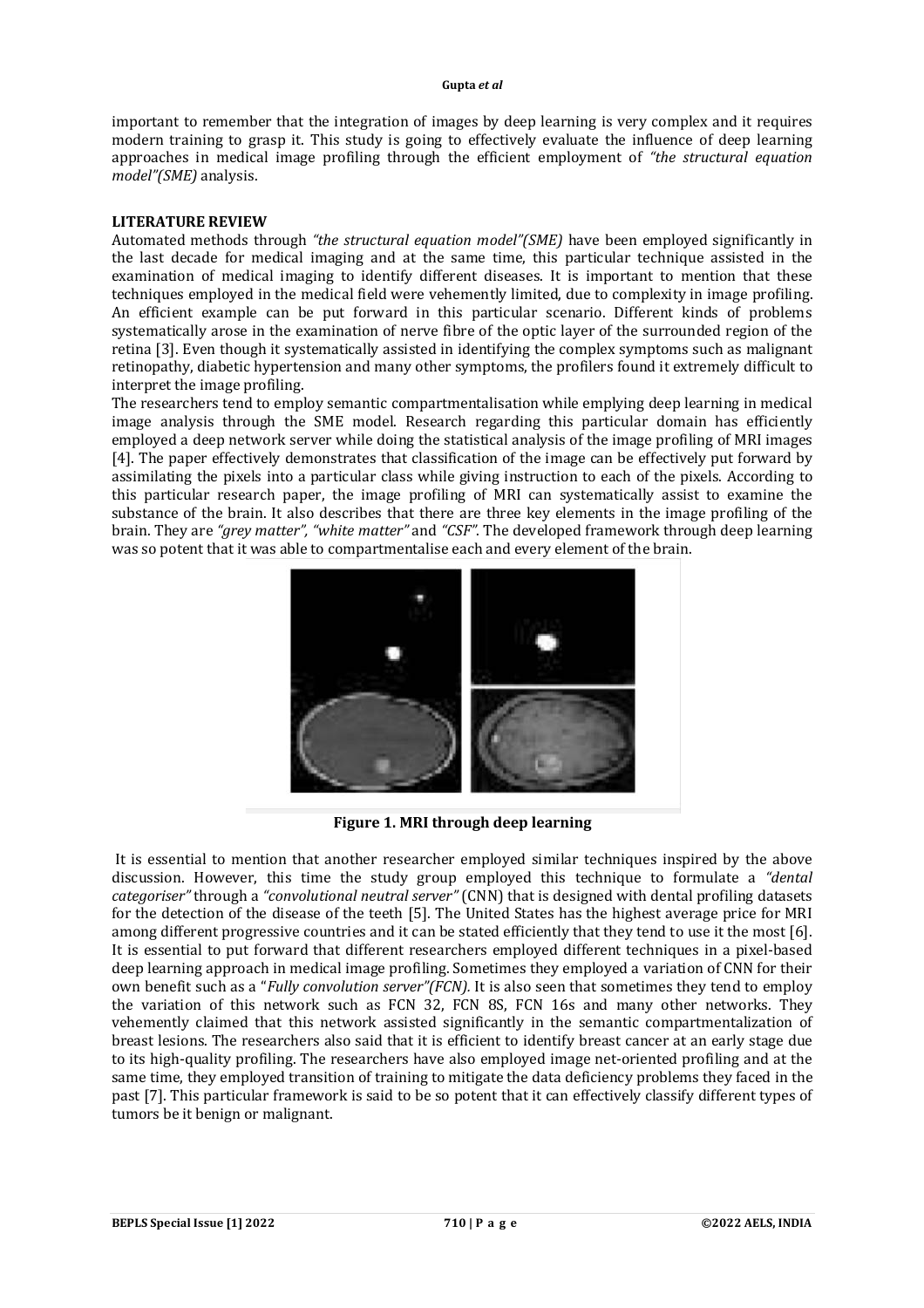



**Figure2. Average prices of MRI in different countries**

Bellver effectively suggests a particular framework in this particular scenario. The research paper mainly talked about compartmentalizing the liver and its tumors from the CT scans with the effective employment of CNNs. They put forward a unique deep learning tool to programmed its detector to scrutinize lacerations related to skins and it can effectively examine the positive detections through a segmentation server. The detector is significantly potent enough to locate small tumors through this particular technique by discarding the false positives. The architecture of this particular is based on the FCN framework of "*deep-retinal image comprehension: (DRIU)* [8]. This particular framework effectively employs based on features of diverse resolutions. It enables the network to process multiscale data to administer and at the same time, it employs self-learn techniques at different stages. It is important to mention that a UNET oriented deep learning framework is often employed by the researchers for effectively cellular image profiling. This deep learning network is called RIC-UNET. It has been seen that this particular deep learning network is often used in the domain of nuclei compartmentalization. The system utilized residual inception deep learning protocol to effectively put forward effective results on different cancer detection. This system was employed and tested efficiently on the dataset provided by the cancer genomics dataset [9].

## **MATERIAL AND METHODS**

The research methodology comprises the overall process of research that has occurred to assess the possible outcomes of the research. According to the research topic, the importance of deep learning methods must have to be focused on the field of effective medical imaging. Deep learning approaches have huge accountability in analyzing medical images transparently. The X-ray image is considered one of the important techniques in the field of the deep learning approach. For detection of various kinds of dangerous diseases, technique is important such as tuberculosis, heart problems, pneumo thorax and many other diseases. This technique is accessible as well as affordable compared to other imaging methods [10]. Computerized tomography is another important approach of DL that hugely supports effective medical imaging. This tomography technique utilizes computers as well as equipment of X-ray imaging for analyzing cross-section images of the human body. For detecting breast cancer Mammography is an efficient tool under the DL approaches. It can detect breast cancer earlier through transparent visualizing of breast images [11]. Histopathology is another important part that detects kidney cancer, breast cancer, lung cancer and others. In this field deep learning approaches have also been used for evaluating histopathology images such as segmentation of cells and tissues, detection of nucleus, classification of unique images and others.

In addition to the above mentioned thing, this research methodology also analyzes two important considerations of deep learning approaches such as identifying organs as well as tumours through medical images. Thus, significantly plays a key role in identifying the interesting region where treatment must have to be done.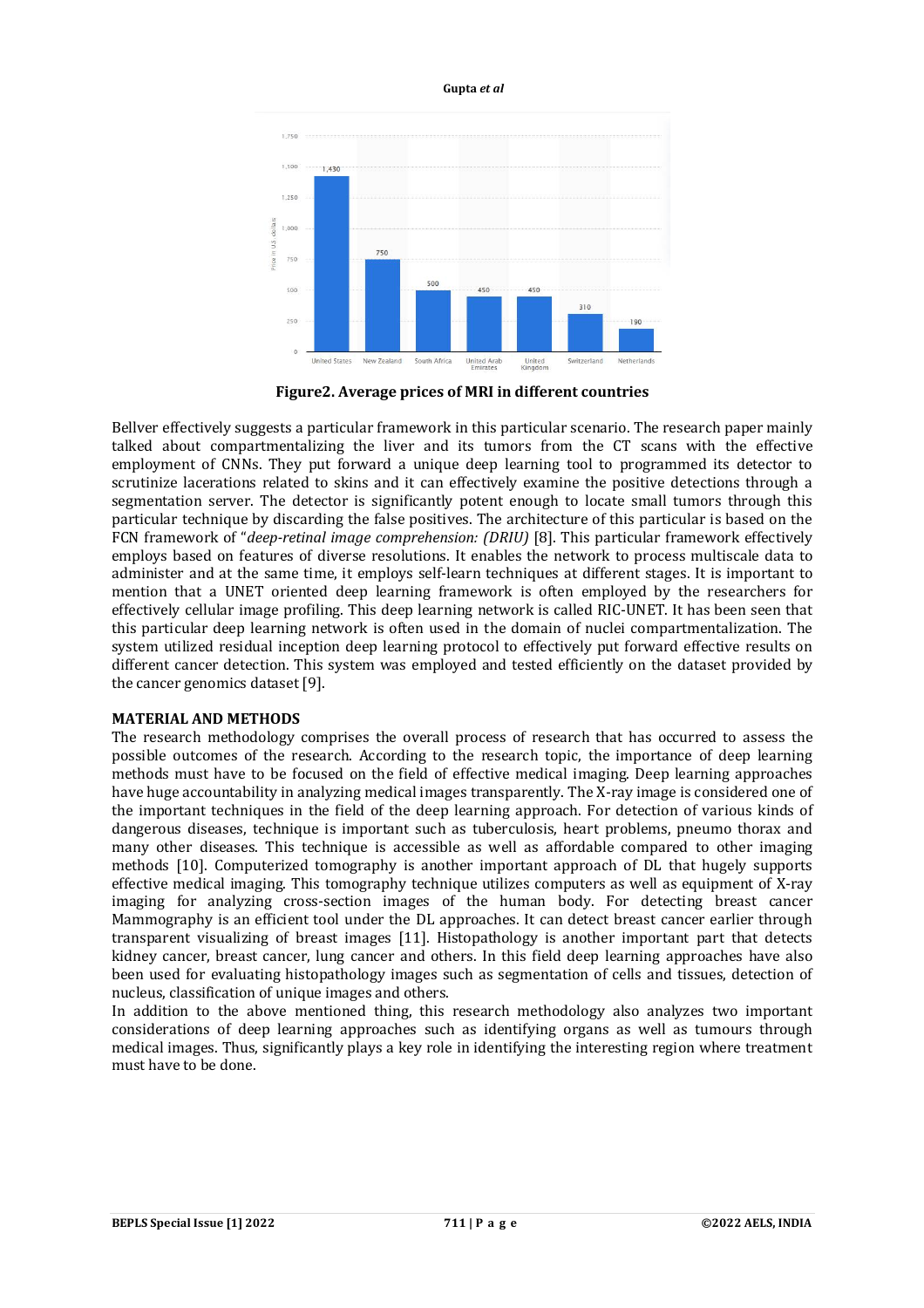

**Figure 3. Different key aspects of deep learning approaches**

According to the research topic, **Empirical analysis** has to be done to encapsulate analysis of real-world data and production of results on the basis of that information without prioritizing existing theories or concepts. It is also referred to as an approach that is totally based on evidence and interpretation of the information collected through the evidence must be significantly done. According to this unique type of research analysis method datasets are structured through the help of real-world data captured from various online journals. As per this data. Three parameters are selected.

The dataset that is created is analyzed through **"Structural equation model"** analysis. In the case of formulating this analysis, three variables have been selected. The first one is emergent uses of Deep learning approaches to various medical industries and the numbers are mentioned in the percentage. In addition to this years are selected also. Both the years and the emergent usage of deep learning are considered **independent variables**. Apart from that, another parameter that is accuracy in medical image processing is expressed as a dependent **variable**. As the usage of **"Deep Learning Approaches"**  significantly increases the analysis of medical imaging as well as analysis of image encrypted information, the accuracy of evaluation is increased proportionately.

According to the SEM statistical analysis, multiple regression and factor analysis were composed to evaluate SEM analysis. The significance of the usage of this specific statistical tool is a transparent analysis of the structural relationship among the dependent as well as independent variables.

At first, parameters are set up based on which data sets are collected from authentic secondary resources. Data putting has been obtained in percentage. On the basis of the mentioned analysis method, these unique dependent as well as independent variables are transferred to Excel for statistical analysis. Through this statistical analysis, a significant result and informative findings can also be assessed that are mentioned in the discussion and finding part. In addition to this, the whole statistical analysis procedures are mentioned in the result part.



**Figure 4. Block diagram of data collection and future analysis**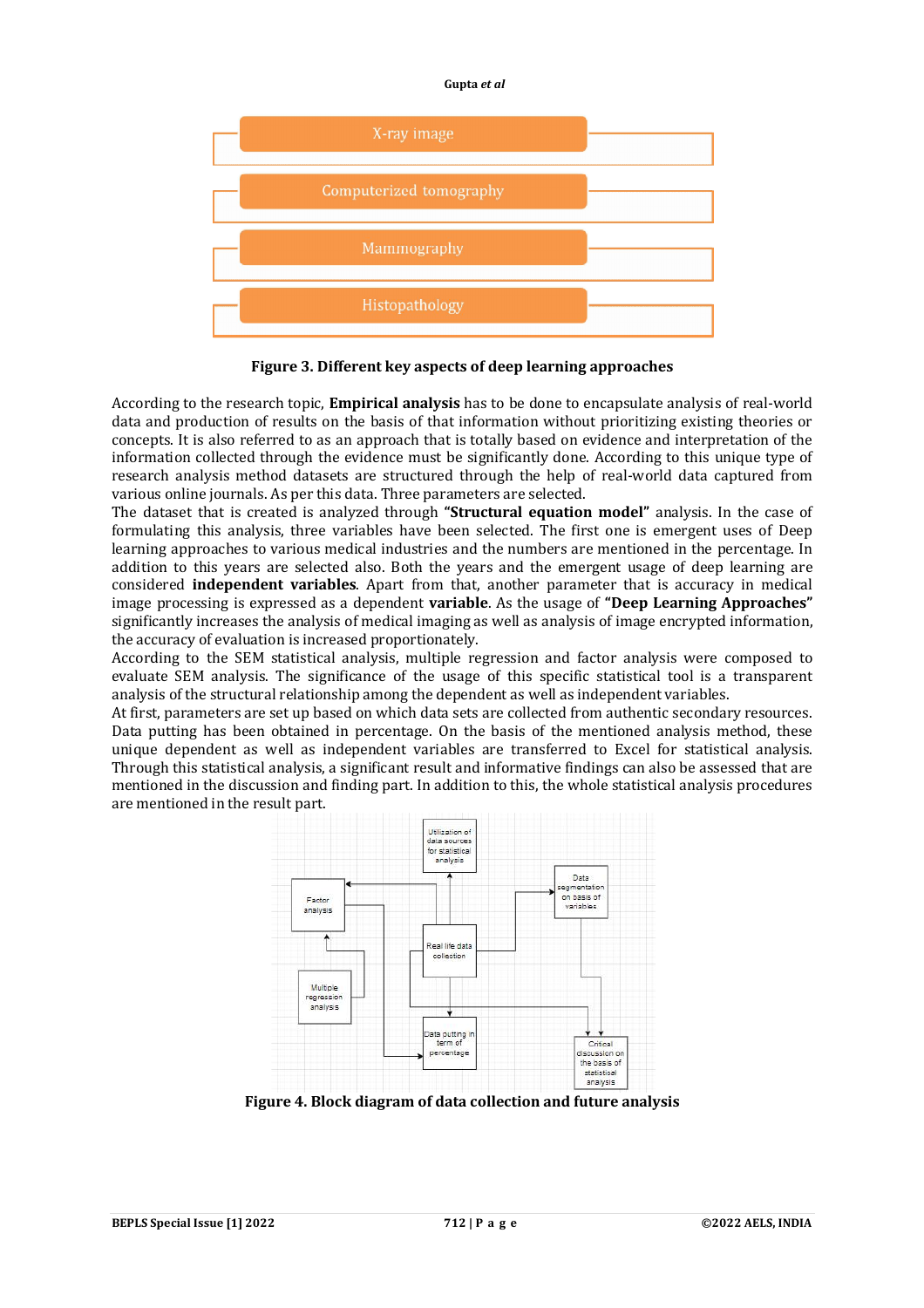## **RESULTS**

| <b>SUMMARY</b>      |       |       |          |          |
|---------------------|-------|-------|----------|----------|
| Groups              | Count | Sum   | Average  | Variance |
| Column 1            | 6     | 74.8  | 12.46667 | 6.694667 |
| Column <sub>2</sub> | 6     | 12111 | 2018.5   | 3.5      |
| Column 3            | h     | 89.7  | 14.95    | 10.711   |

TABLE 1: ANOVA SINGLE FACTOR ANALYSIS

According to the research methodology the first analysis that has been obtained, is factor analysis. As per this analysis three columns, are considered separately and evaluation of three different columns has been effectively done. As per the first table of factor analysis, the average value of column 1 is 12.46 and the variance is 6.69 and column 3 indicates the average value of 14.95. The variance of column 3 reflects 10.71

According to this table, it can be stated that the variance is closer to the mean value of a different column that indicates the data points that are selected for the statistical analysis have a level of significance and the mean of the two different samples means that are not too different from one another.

| ANOVA               |          |    |          |         |          |               |
|---------------------|----------|----|----------|---------|----------|---------------|
| Source of Variation | SS       | df | ΜS       |         | P-value  | <i>F</i> crit |
| Between Groups      | 16076777 | ⌒  | 8038389  | 1153523 | 1.25E-39 | 3.68232       |
| Within Groups       | 104.5283 | 15 | 6.968556 |         |          |               |
|                     |          |    |          |         |          |               |
| Total               | 16076882 | 17 |          |         |          |               |

TABLE 2: ANOVA TABLE OF FACTOR ANALYSIS

After that, the second table of factor analysis describes the p-value. According to this table, the p-value indicates the value of 1.25 that is too higher than the p-value of 0.05. It describes that there are no significant differences between the variables as the null hypothesis is accepted.

Here the variables that are selected for single-factor ANOVA analysis are the usage of deep learning approaches (column 1), year (Column 2) and the last is the emergence of accuracy in medical imaging (Column 3).

|  | TABLE 3: REGRESSION STATISTIC TABLE |
|--|-------------------------------------|
|  |                                     |

| <b>Regression Statistics</b> |          |  |  |  |
|------------------------------|----------|--|--|--|
| <b>Multiple R</b>            | 0.954183 |  |  |  |
| <b>R</b> Square              | 0.910466 |  |  |  |
| <b>Adjusted R Square</b>     | 0.888083 |  |  |  |
| <b>Standard Error</b>        | 0.865592 |  |  |  |
| <b>Observations</b>          | h        |  |  |  |

After that, the next statistical table reflects multiple regression analysis. This analysis assists transparent assessment of the strength that exists in the relationship between the measuring variables. As per the table of multiple regression analysis the value of multiple R expresses the strength of the respective correlation, +1 value indicates the linear relation, 0 reflects no relation and -1 defines negative linear relation. In this table, 0.95value of multiple R shows a strong positive relationship between the variables. R square value reflects a determination coefficient that further describes the respective percentage of variation in Y-axis can be described by the variation of X. According to the mentioned table 91% value of R square can be expressed by exiting variation among the usage percentage with the emergence of accuracy level.

| ANOVA      |    |          |          |          |                |
|------------|----|----------|----------|----------|----------------|
|            | df | SS       | ΜS       |          | Significance F |
| Regression |    | 30.47633 | 30.47633 | 40.67578 | 0.003100649    |
| Residual   |    | 2.997001 | 0.74925  |          |                |
| Total      |    | 33.47333 |          |          |                |

TABLE 4: MULTIPLE REGRESSION ANOVA TABLE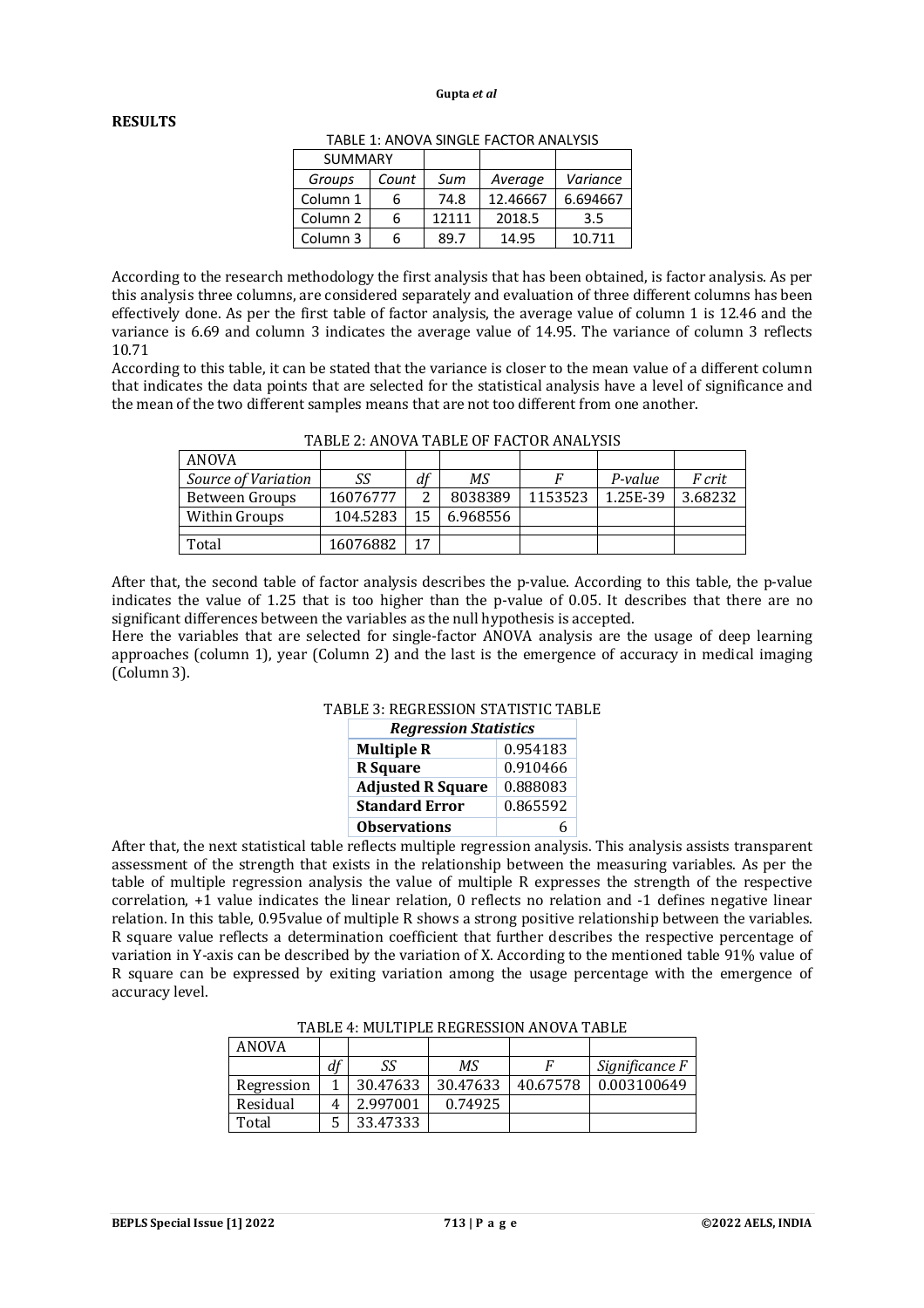The ANOVA table in this analysis has been obtained to test the significance of the regression model. According to this table, the F value is greater than 0.05 that indicating that there is no significance present between the measuring variables. The **P**-value in this table is shown 40.67

| <b>RESIDUAL OUTPUT</b>    |             |            |  |
|---------------------------|-------------|------------|--|
| <i><b>Observation</b></i> | Predicted Y | Residuals  |  |
| 1                         | 9.486926    | $-0.98693$ |  |
| $\overline{2}$            | 10.61847    | $-0.01847$ |  |
| 3                         | 11.44827    | 1.151726   |  |
| 4                         | 12.957      | 0.042996   |  |
| 5                         | 14.01311    | 0.486886   |  |
| 6                         | 16.27621    | $-0.67621$ |  |

TABLE 5: RESIDUAL OUTPUT TABLE OF MULTIPLE REGRESSION ANALYSIS





The above graph is constructed on the basis of the dependent variable that is the enhancement of accuracy level in medical imaging after usage of deep learning approaches. The accuracy values are clearly shown in the graph with respect to the Y-axis.

| Coefficients and ard Erre t Stat               |  | P-value | Lower 95% Upper 95% ower 95.0% Upper 95.0% |  |            |
|------------------------------------------------|--|---------|--------------------------------------------|--|------------|
| Intercept 1.188915 1.803258 0.659315 0.545718  |  |         |                                            |  |            |
| X Variable 0.754365 0.118281 6.377757 0.003101 |  |         | 0.425965164 1.082764 0.425965              |  | 1.08276418 |

**Figure 6: multiple regression coefficient table**

(Source: Self-created)

# **DISCUSSION**

The deep learning approach can be considered as a subset of machine learning and it is largely based on "Artificial neural networks" ("ANN"). Likewise in the human brain system, deep learning approaches comprise various kinds of computing cells as well as neurons that perform simple operations as well as interact with one another to take difficult decisions [12]. This specific approach indicates transparent learning in the field of different layers of neural network authentication. According to the research study, the term medical imaging plays a critical part in the field of various kinds of clinical applications. Various types of medical procedures that are used for early identification, proper monitoring, treatment and diagnosis can be easily achieved by this medical imaging technology[13]. In addition to this, appropriate analysis of medical imaging implementation of deep learning approaches is essential.

Deep learning approaches are a fast-growing process in the field of medical research that supports a quick analysis of medical imaging [14]. For identification of disease, it plays a significant part. Deep learning approaches mainly include X-ray images, digital images of histopathology and many other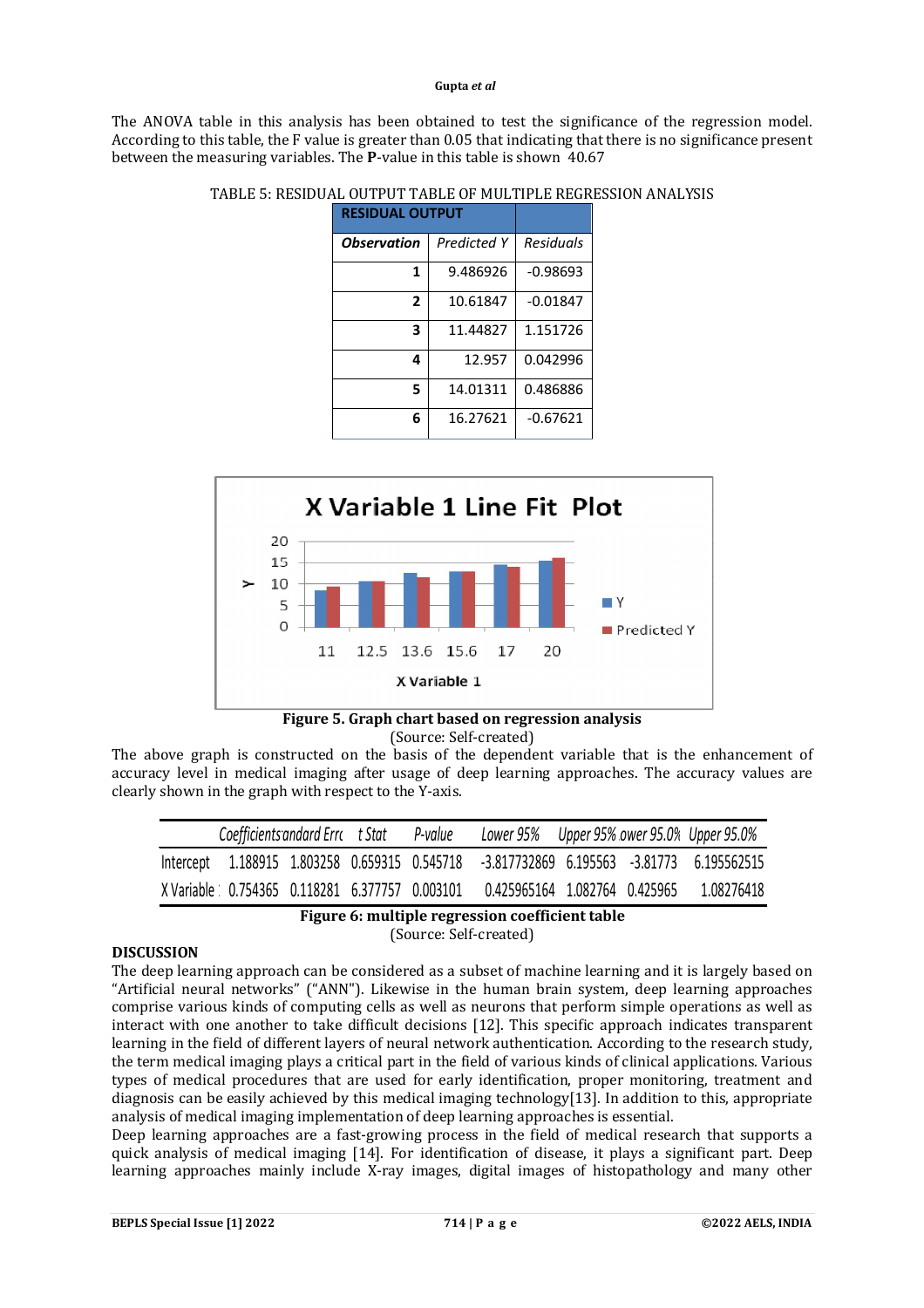imaging techniques [15]. Deep learning approaches consist of two important properties and those are-it consists of multiple layers of processing through which relevant data can be analyzed on the basis of multiple layers. Another property is that lower supervision is needed in this area.

Two different segments of deep learning approaches are supervised algorithms and unsupervised algorithms. RNN (*"recurrent Neural Networks"*) and convolution networks are two major examples of supervised algorithms. On the contrary, DBNS (*"Deep belief network"*), auto encoders are considered unsupervised algorithms. Both algorithms can clearly classify a unique type of disease.

Deep learning (DL) also encompasses a significant level of advantages corresponding to the traditional method of medical imaging techniques. A huge level of computing power, the capacity of memory, the capability of power consumption, and the resolution power of authenticating image sensing can be considered as some of the important features compared to the traditional approaches of medical image processing. Performance of medical imaging as well as cost-effectiveness both is hugely improved by the usage of these deep learning approaches. Corresponding to existing traditional approaches DL ensures achieving better accuracy in tasks of expertise. With a detailed classification of medical images, proper semantic image segmentation, detection of unique objects and organizing effective SLAM technique, the approach of DL has a huge level of significance. In addition to this DL, approaches indulge end to ended learning mechanisms where the machine can easily express what classes of elements are present in every image.



Feature Learning + Classifier (End-to-End Learning)

**Figure 7. Deep learning workflow**

Though His unique type of approach creates a significant level of advantages in the medical field, there are also some challenges that exist such as for solving huge calculative math operations a high processing power is necessary and due to that reason highly configured GPU is essential along with artificial intelligence supported platforms. SIFT features must be installed for achieving authentic image resolution.

Along with that, DL requires analysis of big data such as *the "PASCAL VOC"* dataset comprises 500k images along with 20 different object categories. During the time of absence of the big datasets, traditional methods come into action [17].

Among various deep learning approaches, some approaches are discussed briefly the following.

Autoencoder is utilized during the input data comprising a huge number of unlabelled information corresponding to labelled data. RBM (*"restricted Boltzmann machine"*) is also another fair deep learning approach that effectively calculates big data. Through DBM approaches a big amount of training data can be effectively analyzed. Among various learning approaches, CNN takes a significant part that efficiently detecting various kinds of patterns of medical images [18]. This unique type of network is constructed on the basis of three important innovative ideas and those are shared weights, subsampling and the last one is local fields [19].

Apart from all those things, there are various types of software that must have to be implemented for efficient usage of DL approaches. This definite approach encompasses several difficult mathematical operations such as probability, calculus, linear algebra and others [20]. Python is mainly used as an effective programming language for the DL [21]. Some examples of machine learning frameworks are Caffe, MX Net, Theano and others[22].

The statistical analysis table that is described clearly in the result section indicates that there is no significance between the chosen variables. In this research study, the SEM analysis has occurred that composes factor analysis and multiple regression models. Through the single factor analysis model, three different mean values are mentioned and the variance is also expressed. The P-value in this analysis reflects the null hypothesis is accepted that is no significant difference is present.

According to the second table, the multiple regression model has been analyzed. The P-value here also falls too higher than 0.05 that also explains the acceptance of the null hypothesis.

## **CONCLUSION**

After evaluation of the whole report, it can be concluded that the deep learning approaches consist of a huge level of significance in developing the accuracy of medical imaging techniques. Through the